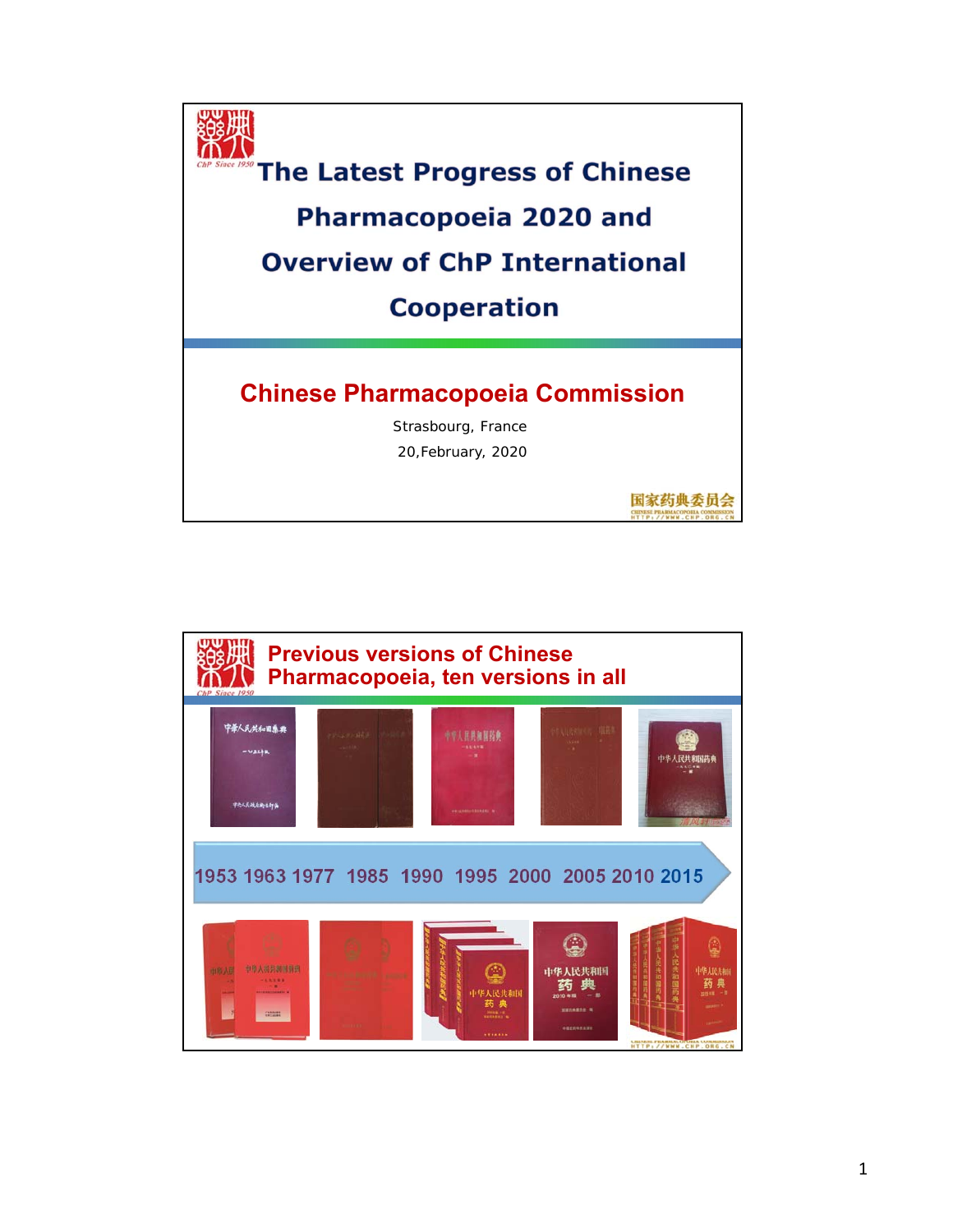

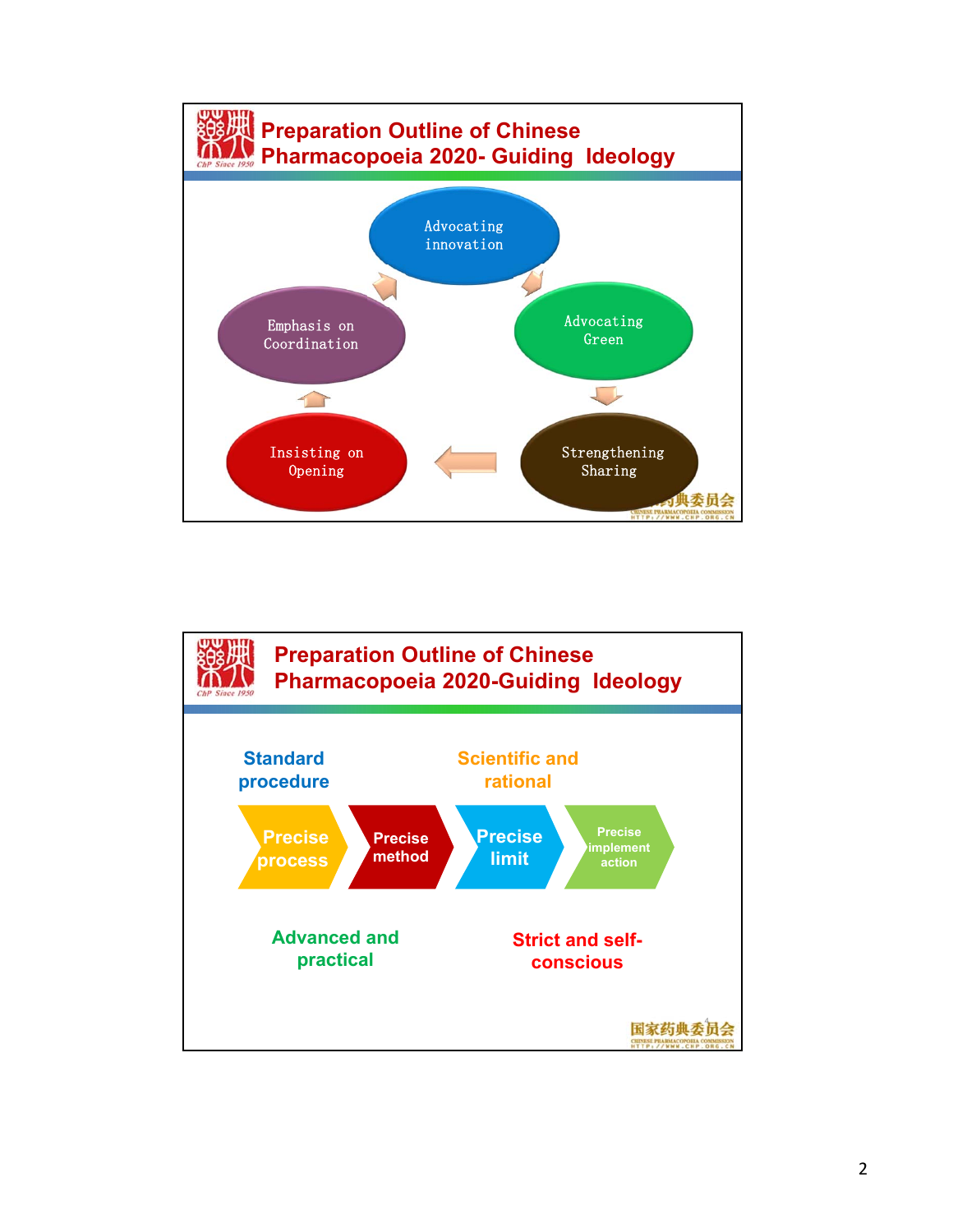

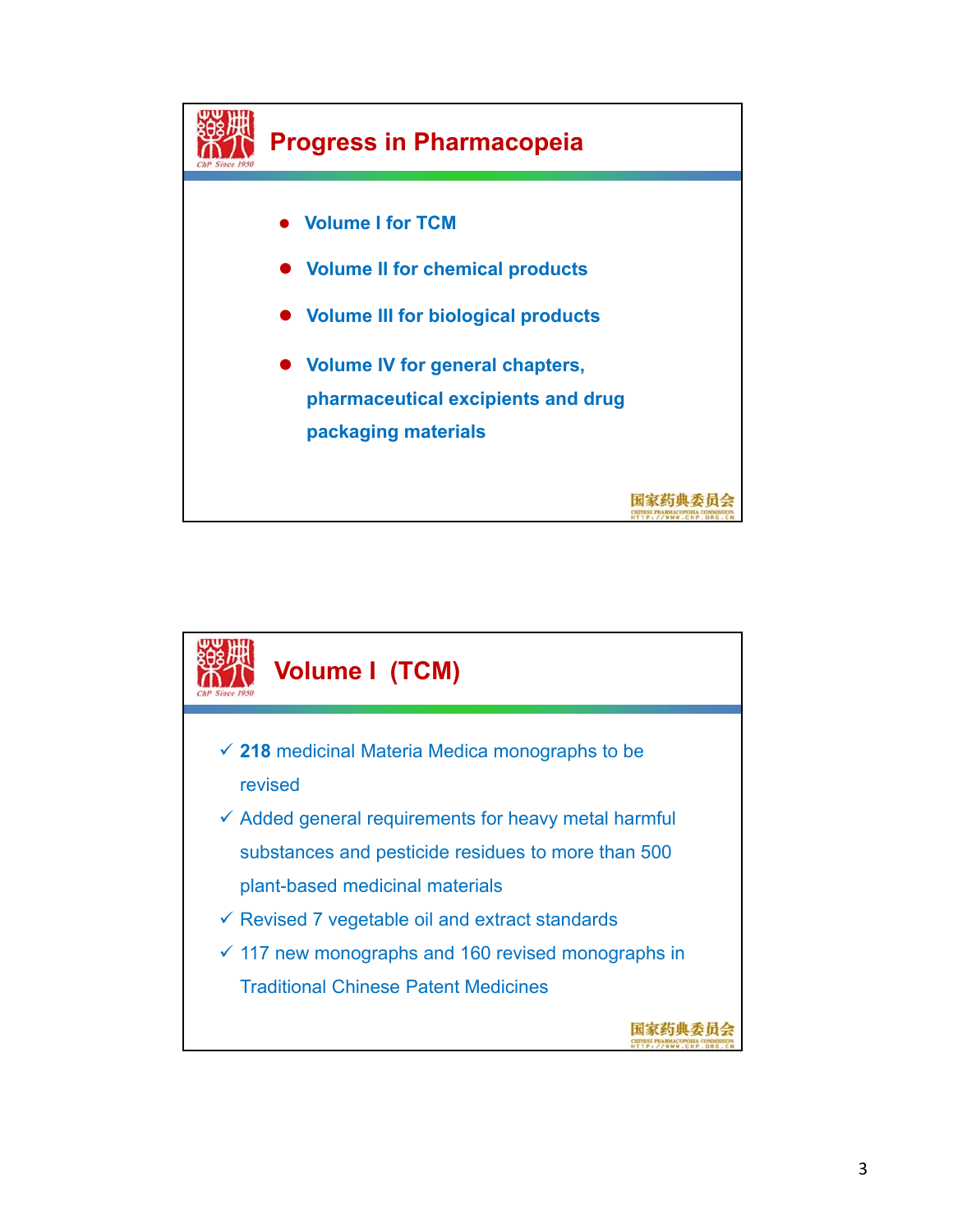

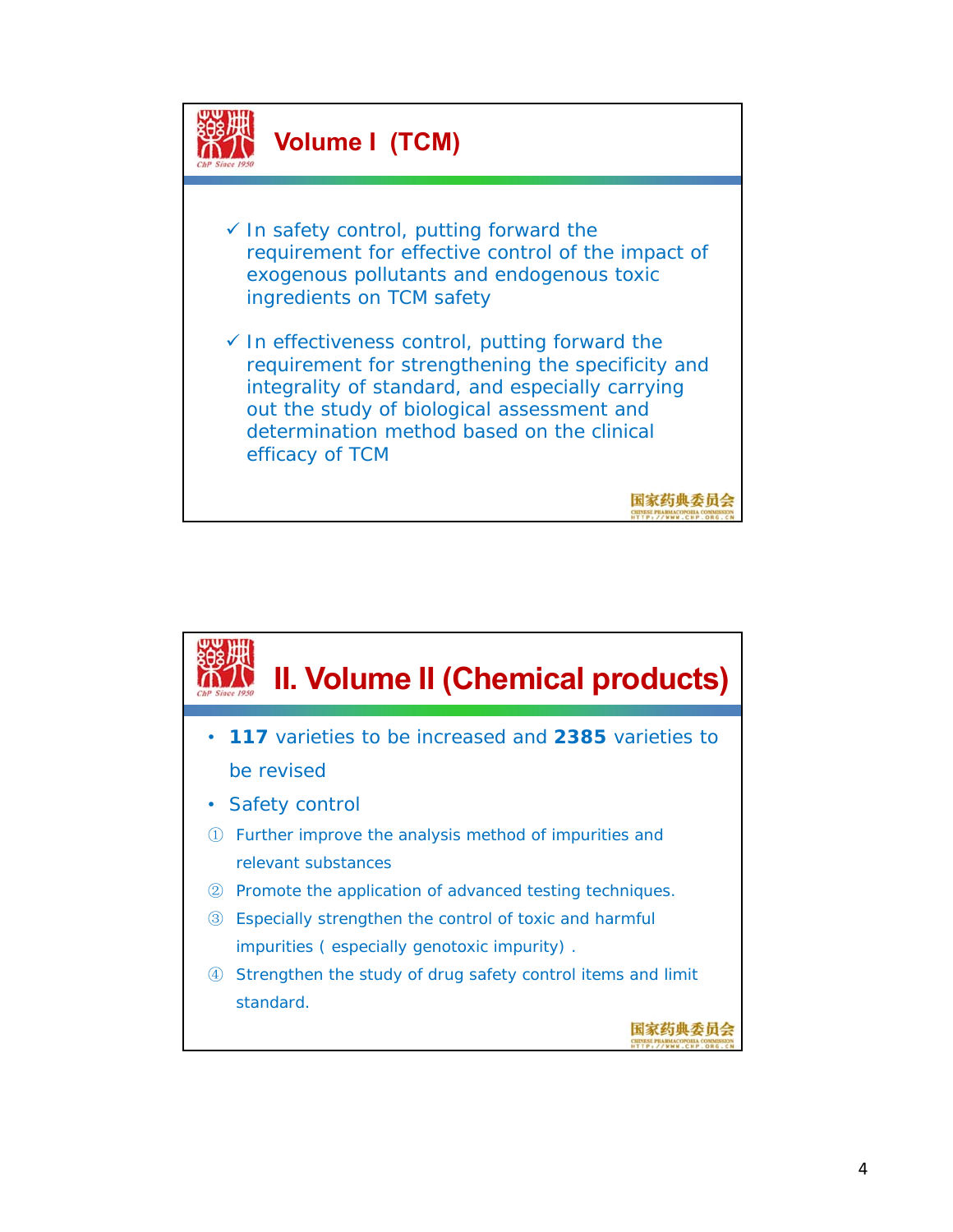

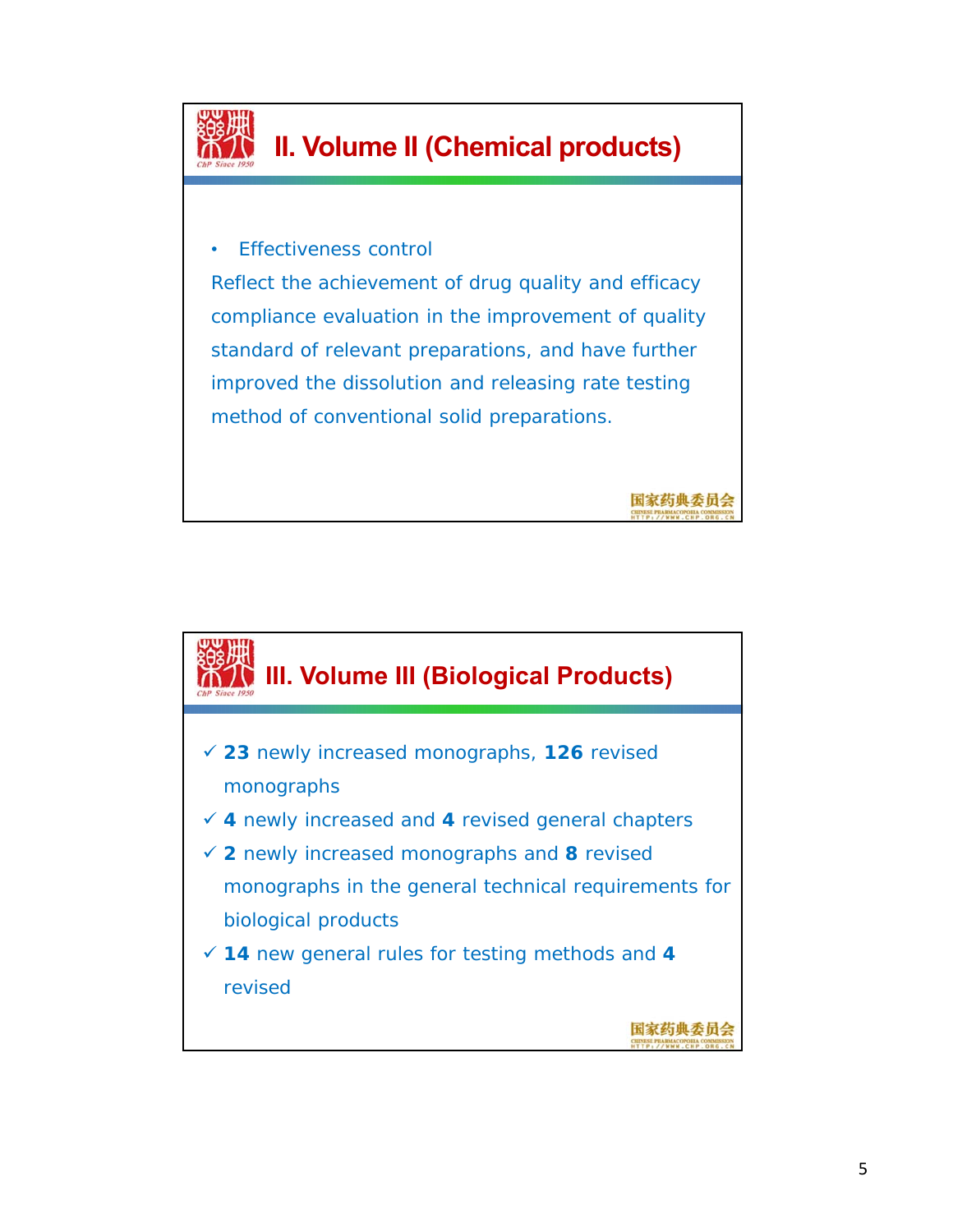

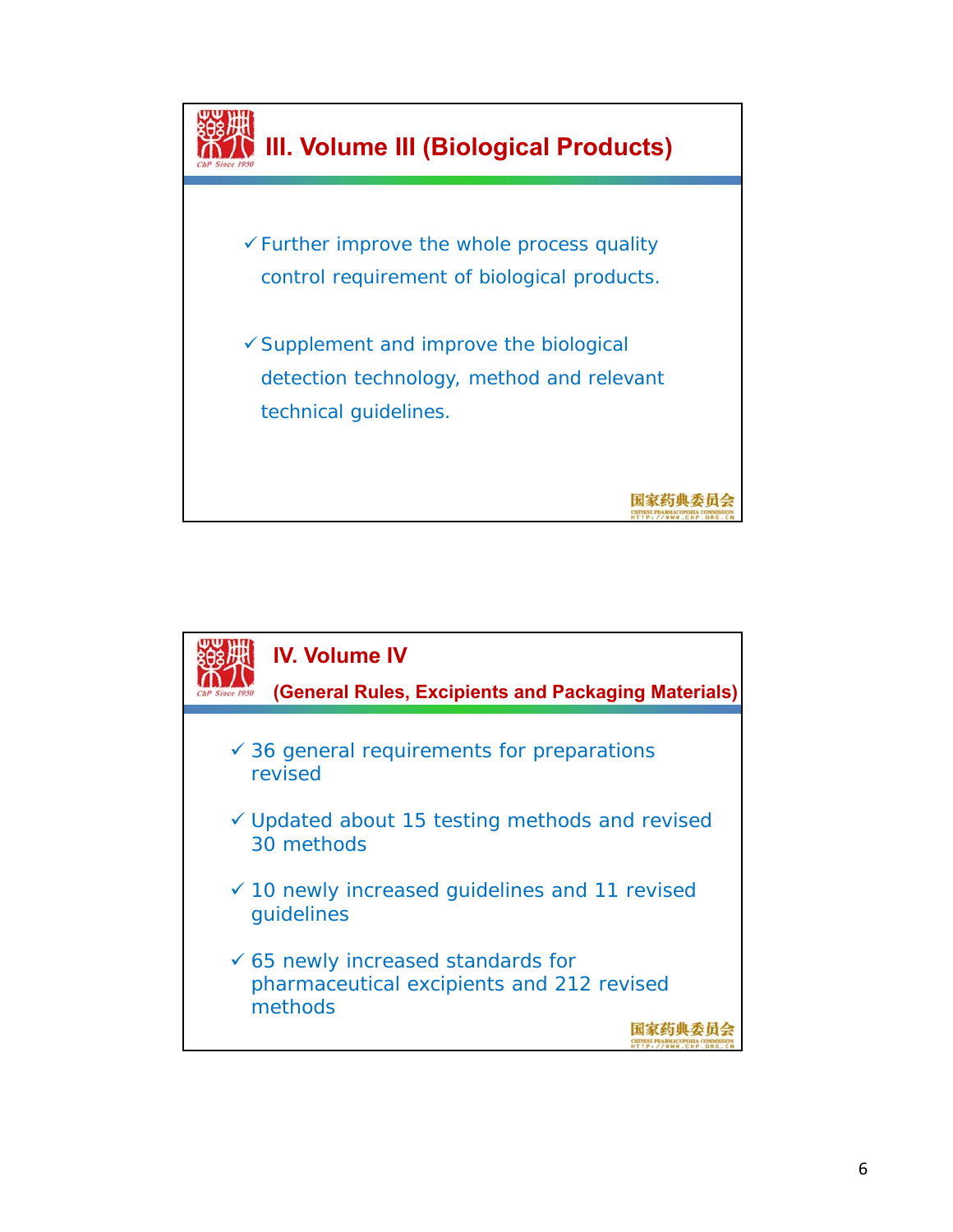

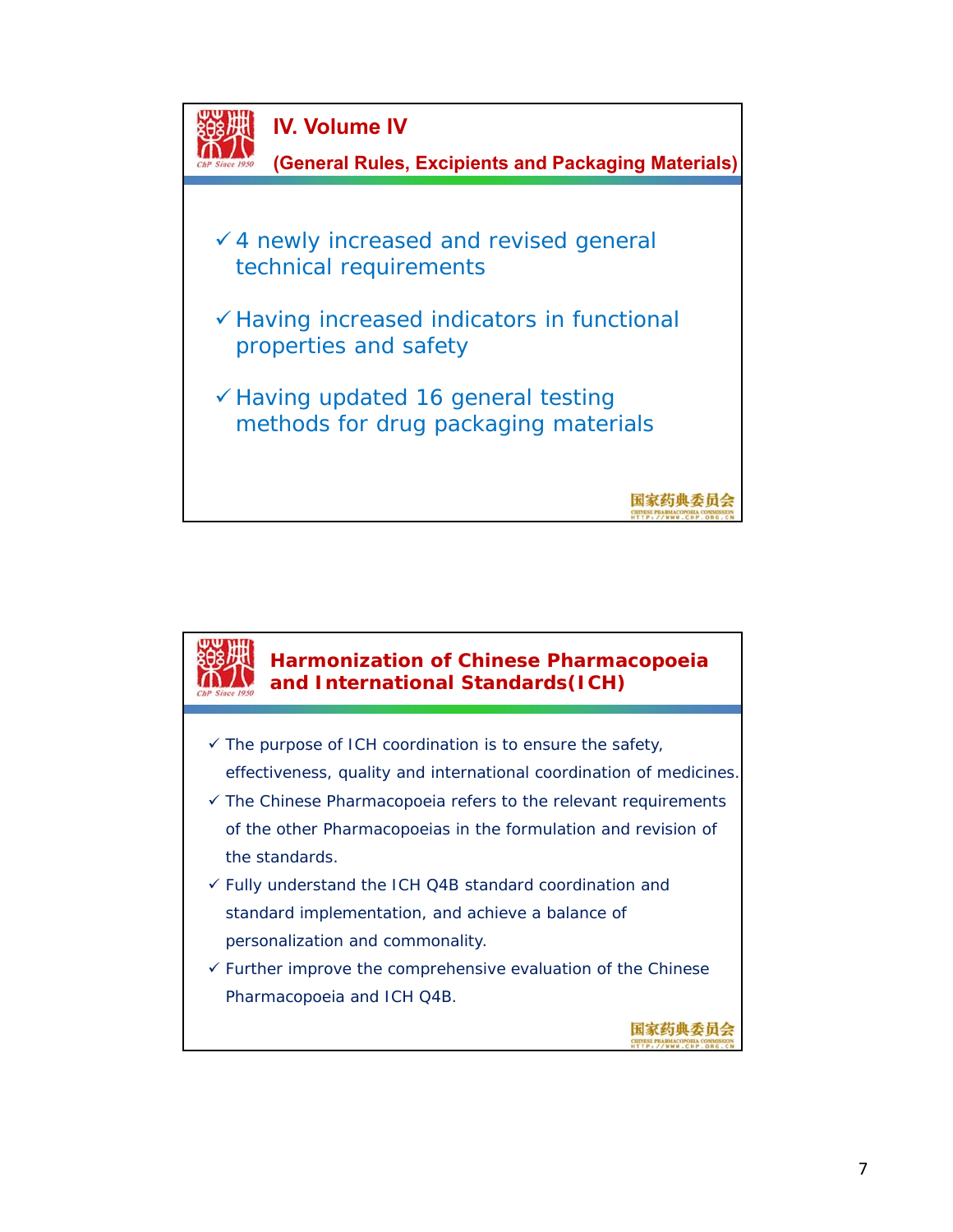

#### **Harmonization of Chinese Pharmacopoeia and International Standards**

| No.                          | <b>Testing Methods</b>                                                                                                                                                                        | <b>Harmonizati</b><br>on Situation | <b>Main Differences</b>                                                                                                                                                                                   | <b>Harmonizab</b><br>le. |  |  |
|------------------------------|-----------------------------------------------------------------------------------------------------------------------------------------------------------------------------------------------|------------------------------------|-----------------------------------------------------------------------------------------------------------------------------------------------------------------------------------------------------------|--------------------------|--|--|
| $\mathbf{1}$                 | <b>Residue on Ignition/Sulphated Ash</b>                                                                                                                                                      | <b>Basically the</b><br>same       | sulfuric acid addition, ignition temperature, and conditions<br>at the end of the experiment                                                                                                              |                          |  |  |
| $\overline{2}$               | <b>Test for Particulate Contamination:</b><br><b>Sub-Visible Particles</b>                                                                                                                    | <b>Basically the</b><br>same       | method for measuring water for particle inspection,<br>sampling method, and determination result of 100ml<br>labeled amount                                                                               |                          |  |  |
| $\overline{\mathbf{3}}$      | <b>Microbiological Examination of</b><br><b>Non-Sterile Products: Microbial</b><br><b>Enumerations Tests</b>                                                                                  | <b>Basically</b><br>the same       | the test amount is slightly different, and the method<br>suitability test and fungal counting medium are slightly<br>supplemented                                                                         | J                        |  |  |
| 4                            | <b>Microbiological Examination of</b><br><b>Non-Sterile Products: Test for</b><br><b>Specified Micro-Oganisms</b>                                                                             | <b>Basically</b><br>the same       | the source of the strains and bile salt-resistant Gram-<br>negative bacteria have different pre-cultivation times, and<br>ChP adds biochemical tests for some control bacteria                            |                          |  |  |
| 5                            | <b>Microbiological Examination of</b><br><b>Non-Sterile Products: Acceptance</b><br><b>Criteria for Pharmaceutical</b><br><b>Preparations and Substances for</b><br><b>Pharmaceutical Use</b> | <b>Basically</b><br>the same       | ChP also includes microbial limit standards for traditional<br><b>Chinese medicine preparations, traditional Chinese</b><br>medicine extracts, and some traditional Chinese medicine<br>decoction pieces. |                          |  |  |
| 6                            | <b>Disintegration Test</b>                                                                                                                                                                    | <b>Basically the</b><br>same       | control the temperature, the number of times the basket is<br>lifted, the relevant test parameters, and the results judged                                                                                |                          |  |  |
| $\overline{7}$               | <b>Uniformity of Dosage Units</b>                                                                                                                                                             | the same<br>overall<br>structure   | method, determination                                                                                                                                                                                     |                          |  |  |
| 8                            | <b>Sterility Test</b>                                                                                                                                                                         | <b>Basically</b><br>the same       | Strains, test numbers, and flushing amounts are slightly<br>different, which slightly complements the sterility method<br>for biological products                                                         |                          |  |  |
| <b>HTTP://WWW.CHP.ORG.CN</b> |                                                                                                                                                                                               |                                    |                                                                                                                                                                                                           |                          |  |  |

### **Harmonization of Chinese Pharmacopoeia and International Standards**

| No.                                                                                                                  | <b>Testing Methods</b>                                           | <b>Harmonization</b><br><b>Situation</b> | <b>Main Differences</b>                                                                                                                                                                                                                   | <b>Harmonizabl</b><br>е |  |  |
|----------------------------------------------------------------------------------------------------------------------|------------------------------------------------------------------|------------------------------------------|-------------------------------------------------------------------------------------------------------------------------------------------------------------------------------------------------------------------------------------------|-------------------------|--|--|
| 9                                                                                                                    | <b>Tablet Friability</b>                                         | <b>Basically the same</b>                | instruments and special dosage forms                                                                                                                                                                                                      | ∩                       |  |  |
| 10                                                                                                                   | <b>Analytical Sieving</b>                                        | <b>Basically the same</b>                | ChP still retains the manual sieving method. ICH<br>makes more detailed regulations on different<br>specifications of sieve types, how to choose a<br>suitable sieve according to the size of the sample,<br>and the weight of the sample | ∩                       |  |  |
| 11                                                                                                                   | <b>Bacterial Endotoxins Test</b>                                 | <b>Basically the same</b>                | slightly different in method representation                                                                                                                                                                                               | $\sqrt{ }$              |  |  |
| 12                                                                                                                   | <b>Dissolution Test</b>                                          | <b>Partially consistent</b>              | method, determination. flow cell method not<br>included                                                                                                                                                                                   | ∩√                      |  |  |
| 13                                                                                                                   | <b>Test for Extractable Volume</b><br>of Parenteral Preparations | <b>Basically the same</b>                | different sampling methods and specific operations                                                                                                                                                                                        | $\bigcap$               |  |  |
| 14                                                                                                                   | Polyacrylamide Gel<br>Electrophoresis                            | <b>Basically the same</b>                | ICH method is more flexible and detailed                                                                                                                                                                                                  | ∩                       |  |  |
| 15                                                                                                                   | <b>Capillary Electrophoresis</b>                                 | <b>Basically the same</b>                | ChP is more explicit (separation mode, equipment)                                                                                                                                                                                         | $\bigcap$               |  |  |
| 16                                                                                                                   | <b>Bulk Density and Tapped</b><br><b>Density of Powders</b>      | <b>Not included</b>                      |                                                                                                                                                                                                                                           | V                       |  |  |
| Based on experimental research, verification and research work, try to be<br>harmonized with international standards |                                                                  |                                          |                                                                                                                                                                                                                                           |                         |  |  |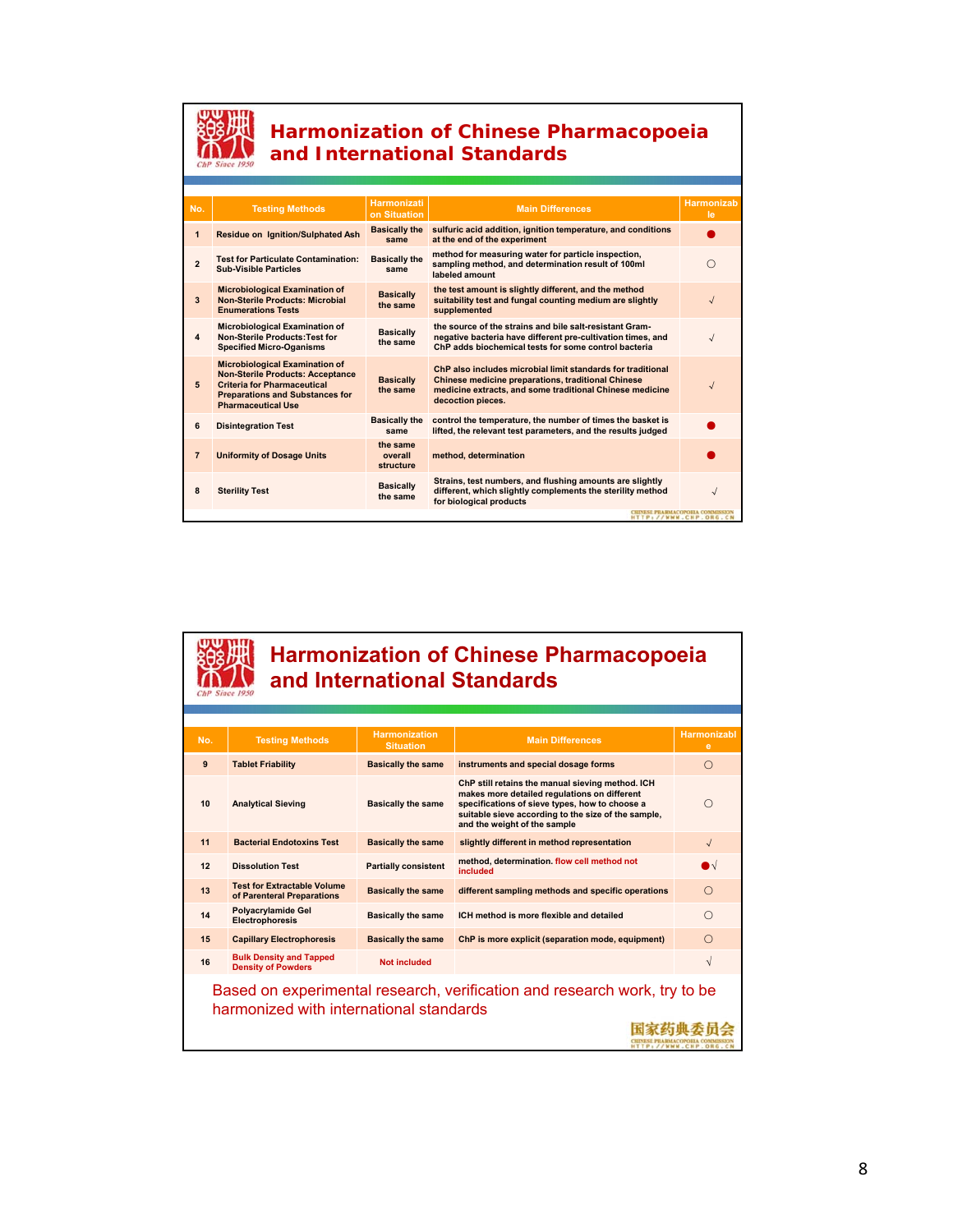

### **ChP International Cooperation**

Globalization of pharmaceutical circulation -- harmonization of pharmacopoeia standards globally (promoting import and export trade and eliminating technical barriers)

Globalization of pharmaceutical production --- cGMP

Globalization of Drug R & D --- ICH Guidelines

Global synchronization of drug registration

declarations

Drug Regulatory Cooperation Globalization<br>国家药典委员会 Information Sharing, mutual recognition of standards

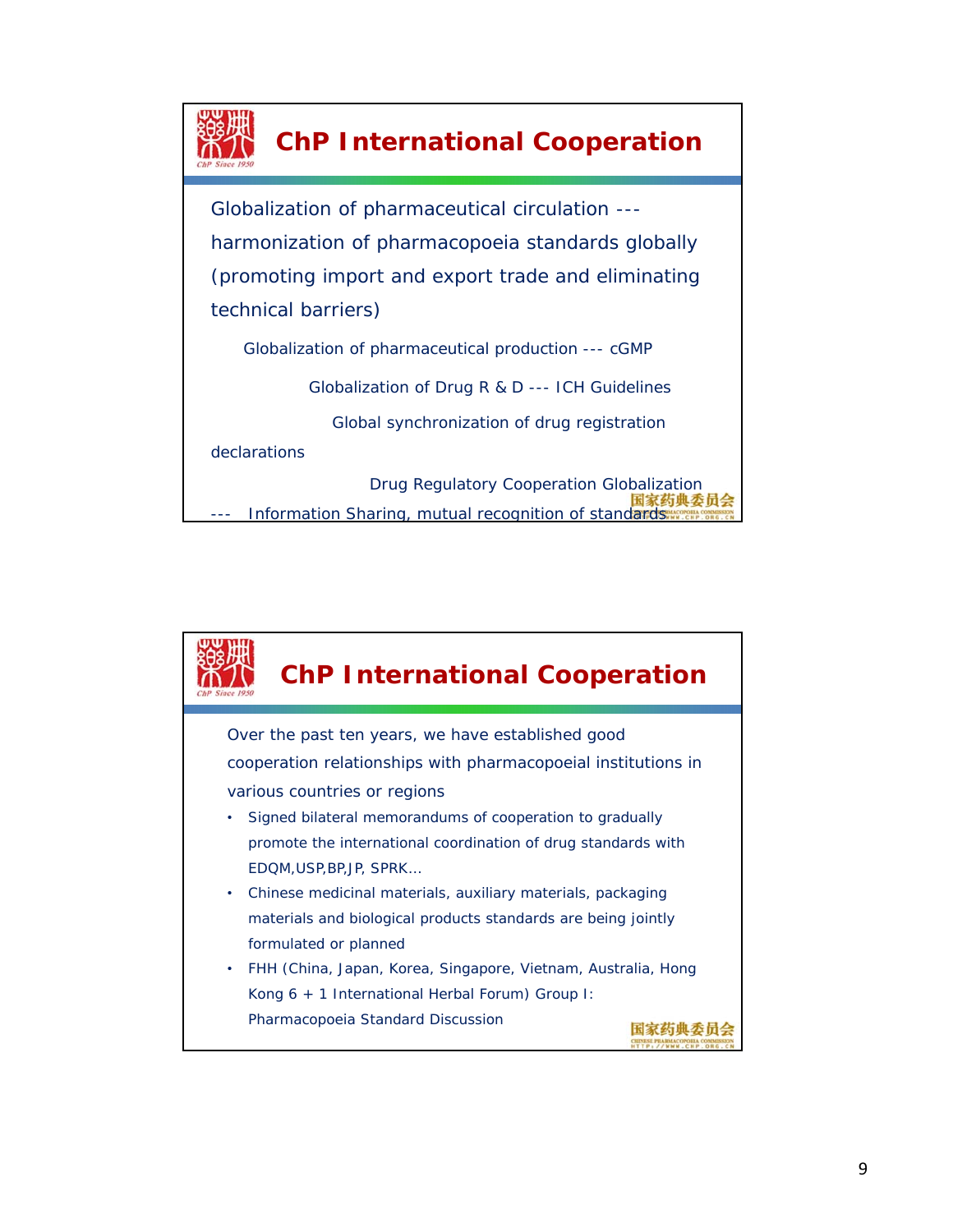

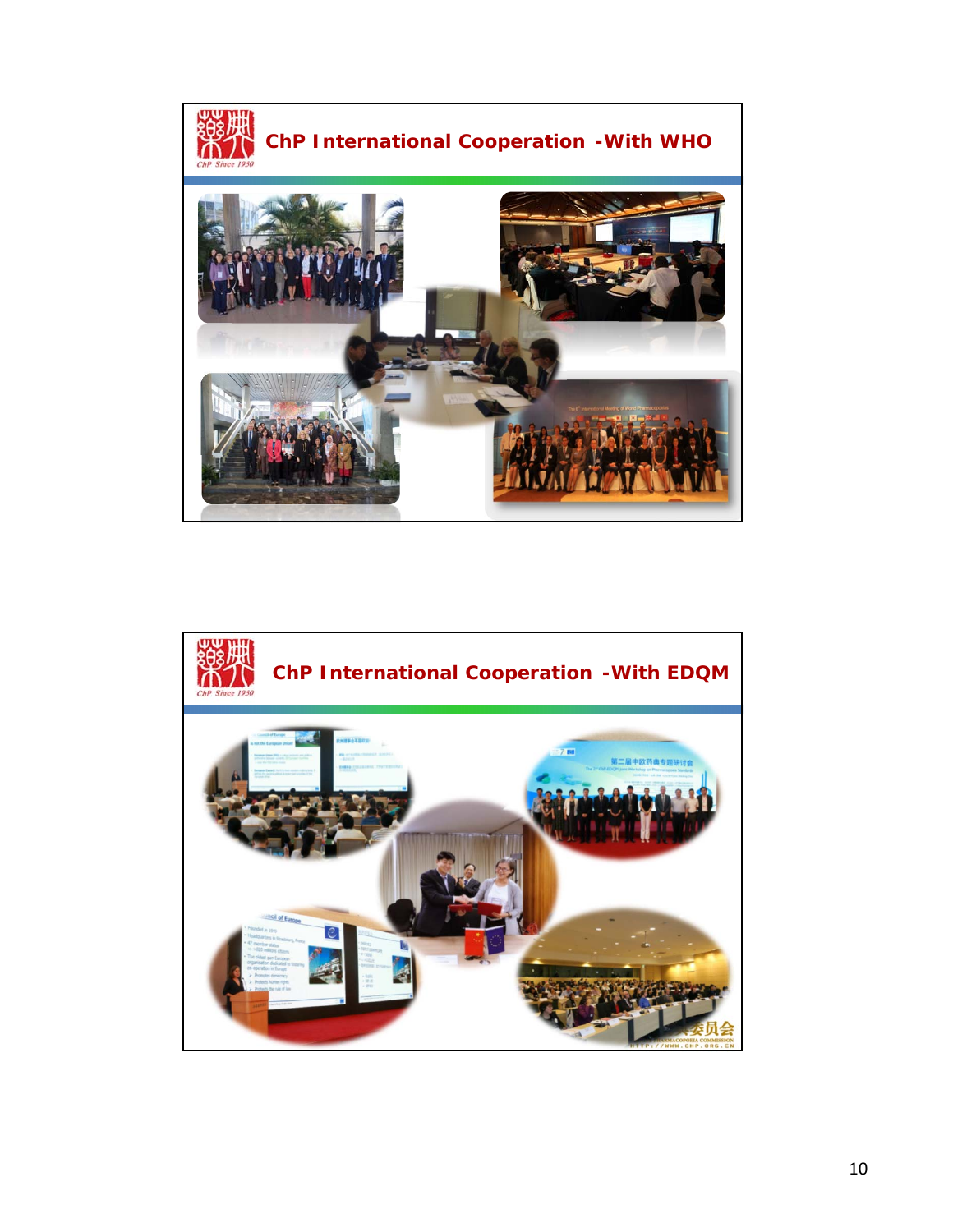

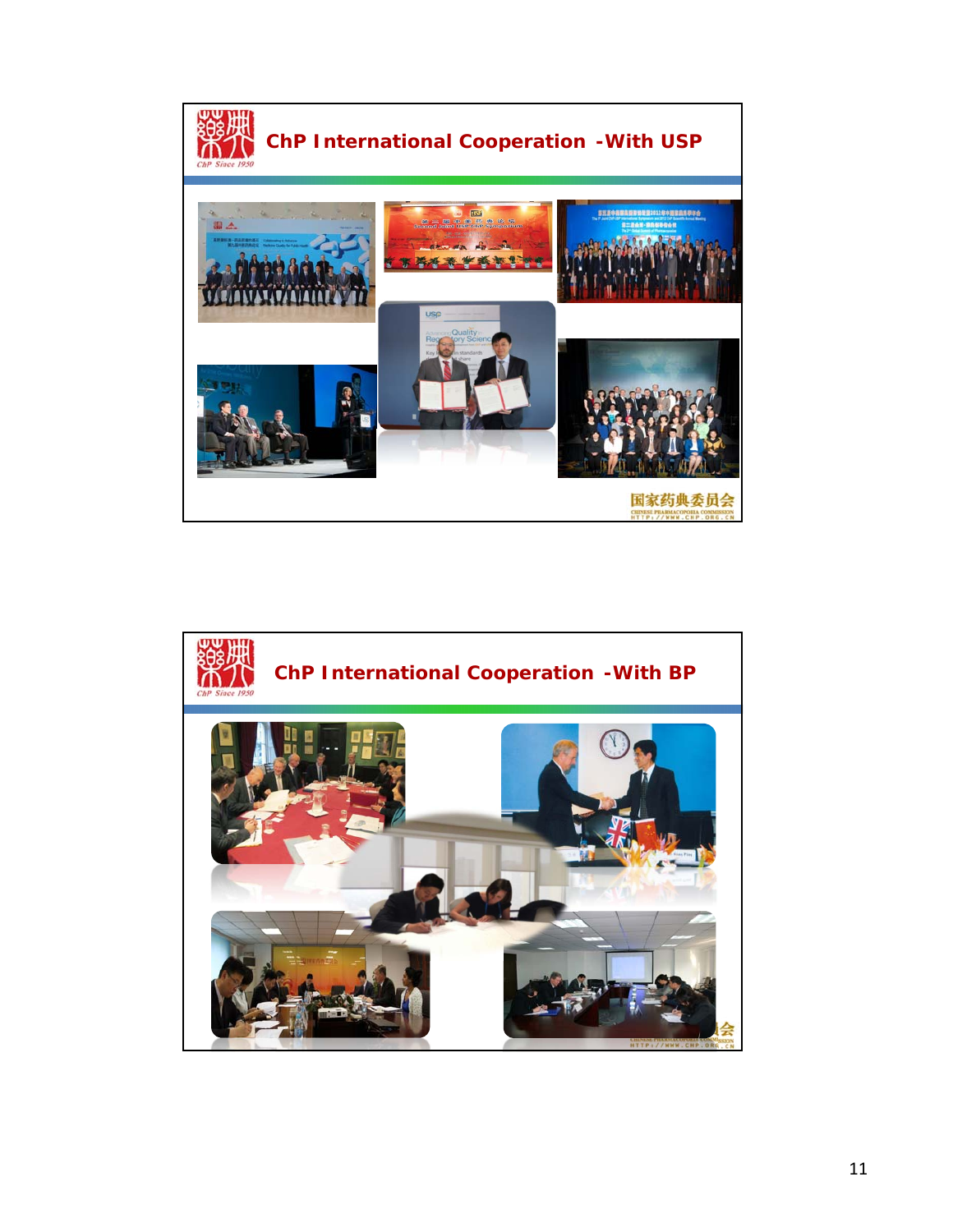

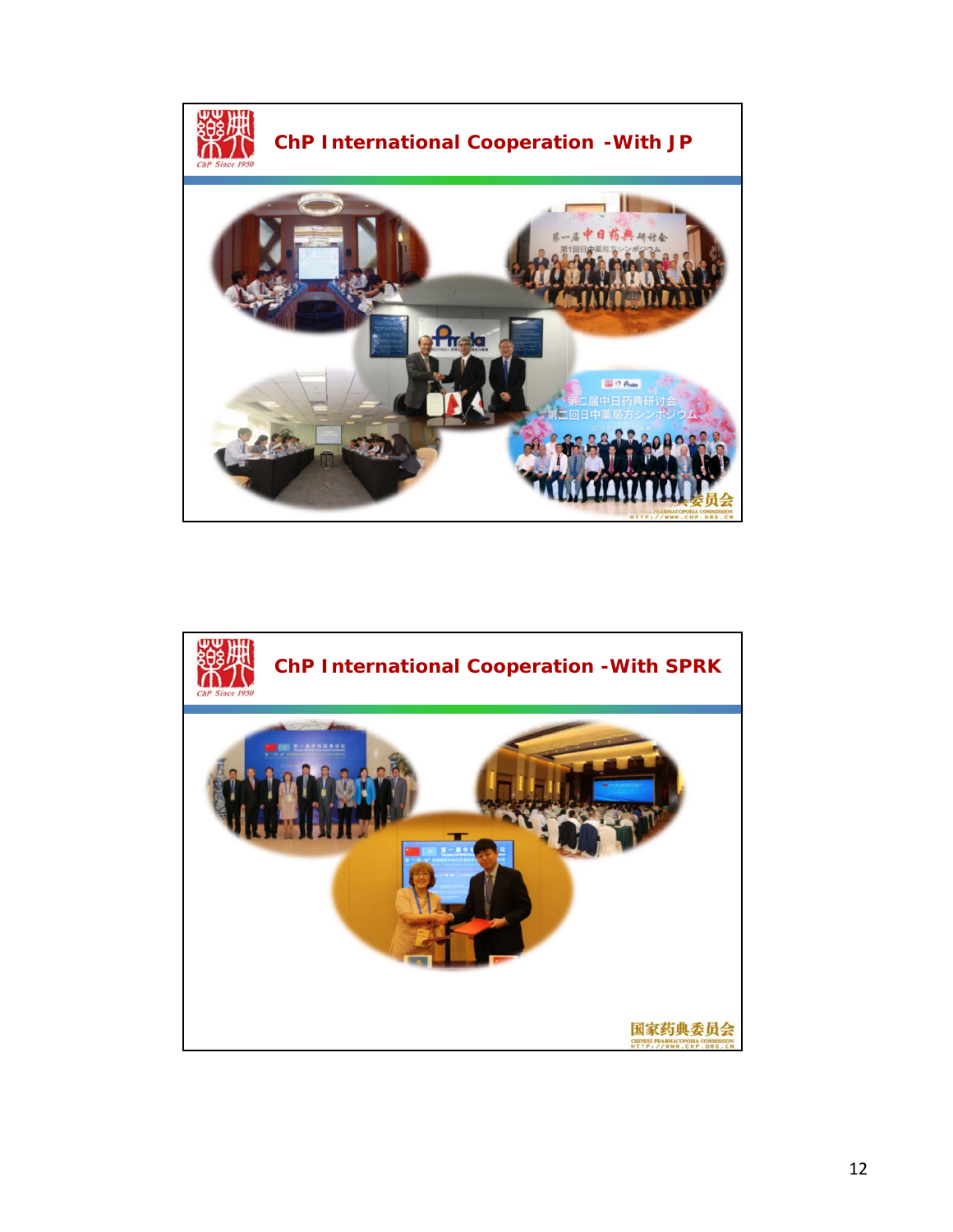